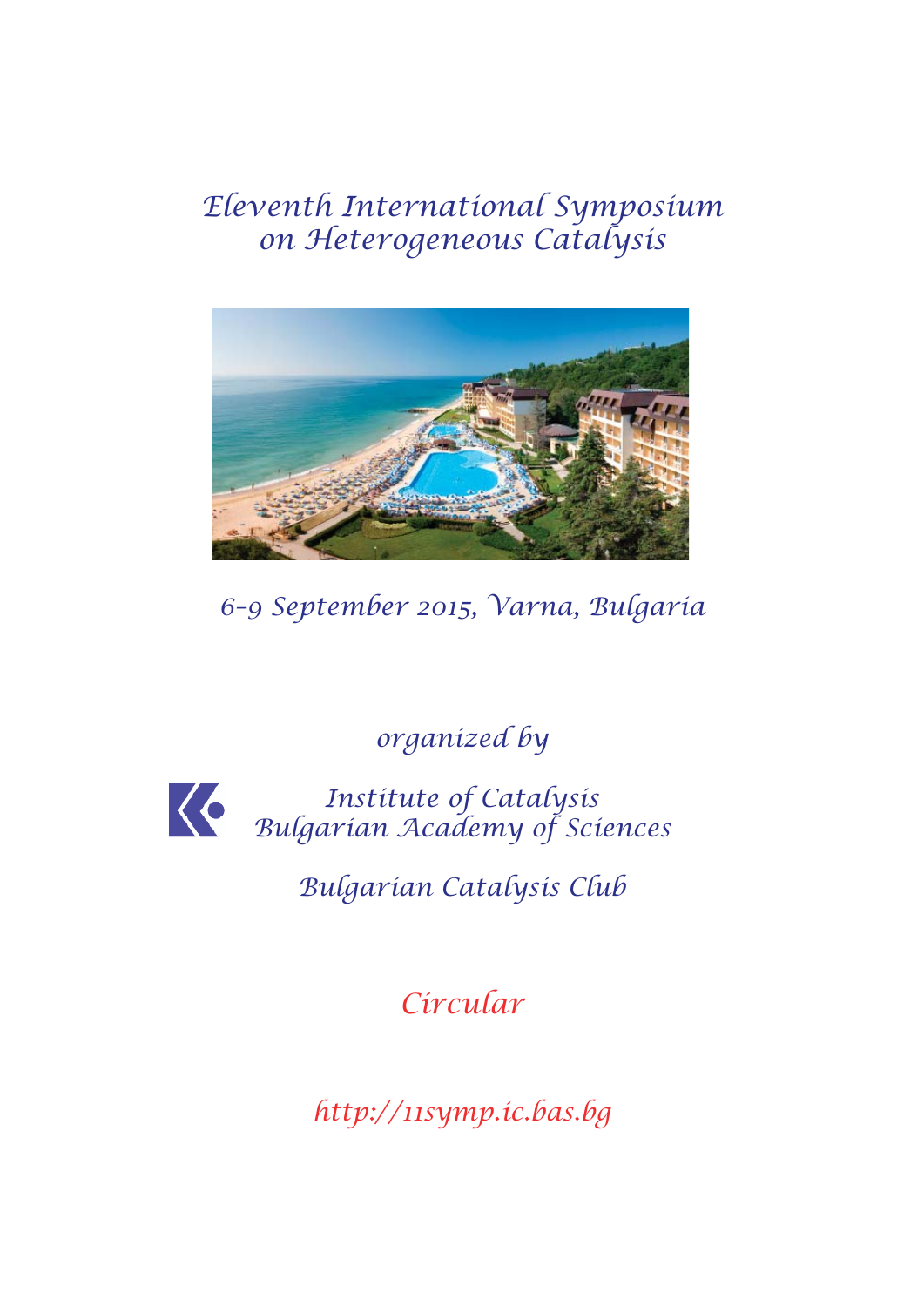## *INVITATION*

The Institute of Catalysis of the Bulgarian Academy of Sciences (http://www.ic.bas.bg) and the Bulgarian Catalysis Club extend a cordial invitation to all scientists in the field of catalysis to paticipate in the Eleventh International Symposium on Heterogeneous Catalysis to be held at Riviera Holiday Club in Varna (Bulgaria) from 6th to 9th of September 2015. This event is a satellite of the Twelfth European Congress on Catalysis, 30 August – 4 September 2015, Kazan, Russia, http://www.europacat2015.com.

# *ORGANIZATION*

#### *INTERNATIONAL ADVISORY COMMITTEE*

| Yahia ALHAMED           | King Abdulaziz University, Jeddah, Saudi Arabia                                                 |
|-------------------------|-------------------------------------------------------------------------------------------------|
| Mohamed AL-HAZMI        | Saudi Basic Industries Corporation, Riyadh, Saudi Arabia                                        |
| Abdulrahim ALZAHRANI    | King Abdulaziz University, Jeddah, Saudi Arabia                                                 |
| Donka ANDREEVA          | Institute of Catalysis, Bulgarian Academy of Sciences, Sofia, Bulgaria                          |
| Alexis T. BELL          | University of California, Berkeley, USA                                                         |
| José Maria Corrêa BUENO | Federal University of São Carlos, São Carlos, Brazil                                            |
| Robert R. BURCH         | The Queen's University of Belfast, Belfast, United Kingdom                                      |
| Gabriele CENTI          | European Research Institute of Catalysis, University of Messina, Messina,<br>Italy              |
| Sonia DAMYANOVA         | Institute of Catalysis, Bulgarian Academy of Sciences, Sofia, Bulgaria                          |
| Mohammad DAOUS          | King Abdulaziz University, Jeddah, Saudi Arabia                                                 |
| Andras ERDOHELY         | University of Szeged, Szeged, Hungary                                                           |
| Konstantin HADJIIVANOV  | Institute of General and Inorganic Chemistry, Bulgarian Academy of<br>Sciences, Sofia, Bulgaria |
| Dimitar G. KLISSURSKI   | Institute of General and Inorganic Chemistry, Bulgarian Academy of<br>Sciences, Sofia, Bulgaria |
| Johannes A. LERCHER     | Technical University of Munich, Garching, Germany                                               |
| Can LI                  | Institute of Chemical Physics, Chinese Academy of Sciences, Dalian, China                       |
| Gianluca LI PUMA        | Loughborough University, Loughborough, United Kingdom                                           |
| <b>Martin MUHLER</b>    | Ruhr-Universität Bochum, Bochum, Germany                                                        |
| Dmitry Yu. MURZIN       | Åbo Akademi University, Turku, Finland                                                          |
| Valentin N. PARMON      | Boreskov Institute of Catalysis, Novosibirsk, Russia                                            |
| Vasile I. PARVULESCU    | University of Bucharest, Bucharest, Romania                                                     |
| Philippe SAUTET         | Institute of Chemistry, University of Lyon, Lyon, France                                        |
| Bert M. WECKHUYSEN      | Utrecht University, Utrecht, The Netherlands                                                    |

#### *LOCAL ORGANIZING COMMITTEE*

| Chairman:  | Lachezar PETROV, King Abdulaziz University, Jeddah                                  |  |  |  |  |
|------------|-------------------------------------------------------------------------------------|--|--|--|--|
| Secretary: | Chavdar BONEV, Institute of Catalysis, Sofia                                        |  |  |  |  |
| Treasurer: | Ivan MITOV, Institute of Catalysis, Sofia                                           |  |  |  |  |
| Members:   | Zara CHERKEZOVA-ZHELEVA, Institute of Catalysis, Sofia                              |  |  |  |  |
|            | Alexander ELIYAS, Institute of Catalysis, Sofia                                     |  |  |  |  |
|            | Tanya HRISTOVA, Institute of Organic Chemistry with Centre of Phytochemistry, Sofia |  |  |  |  |
|            | Vasko IDAKIEV, Institute of Catalysis, Sofia                                        |  |  |  |  |
|            | Lyuba ILIEVA, Institute of Catalysis, Sofia                                         |  |  |  |  |
|            | Krasimir IVANOV, Agricultural University, Plovdiv                                   |  |  |  |  |
|            | Georgi KADINOV, Institute of Catalysis, Sofia                                       |  |  |  |  |
|            | Mariya MILANOVA, Sofia University, Sofia                                            |  |  |  |  |
|            | Anton NAYDENOV, Institute of General and Inorganic Chemistry, Sofia                 |  |  |  |  |
|            | Slavcho RAKOVSKY, Institute of Catalysis, Sofia                                     |  |  |  |  |
|            | Mariya STOYANOVA, Plovdiv University, Plovdiv                                       |  |  |  |  |
|            | Tatyana TABAKOVA, Institute of Catalysis, Sofia                                     |  |  |  |  |
|            | Silviya TODOROVA, Institute of Catalysis, Sofia                                     |  |  |  |  |
|            | Georgi TYULIEV, Institute of Catalysis, Sofia                                       |  |  |  |  |
|            |                                                                                     |  |  |  |  |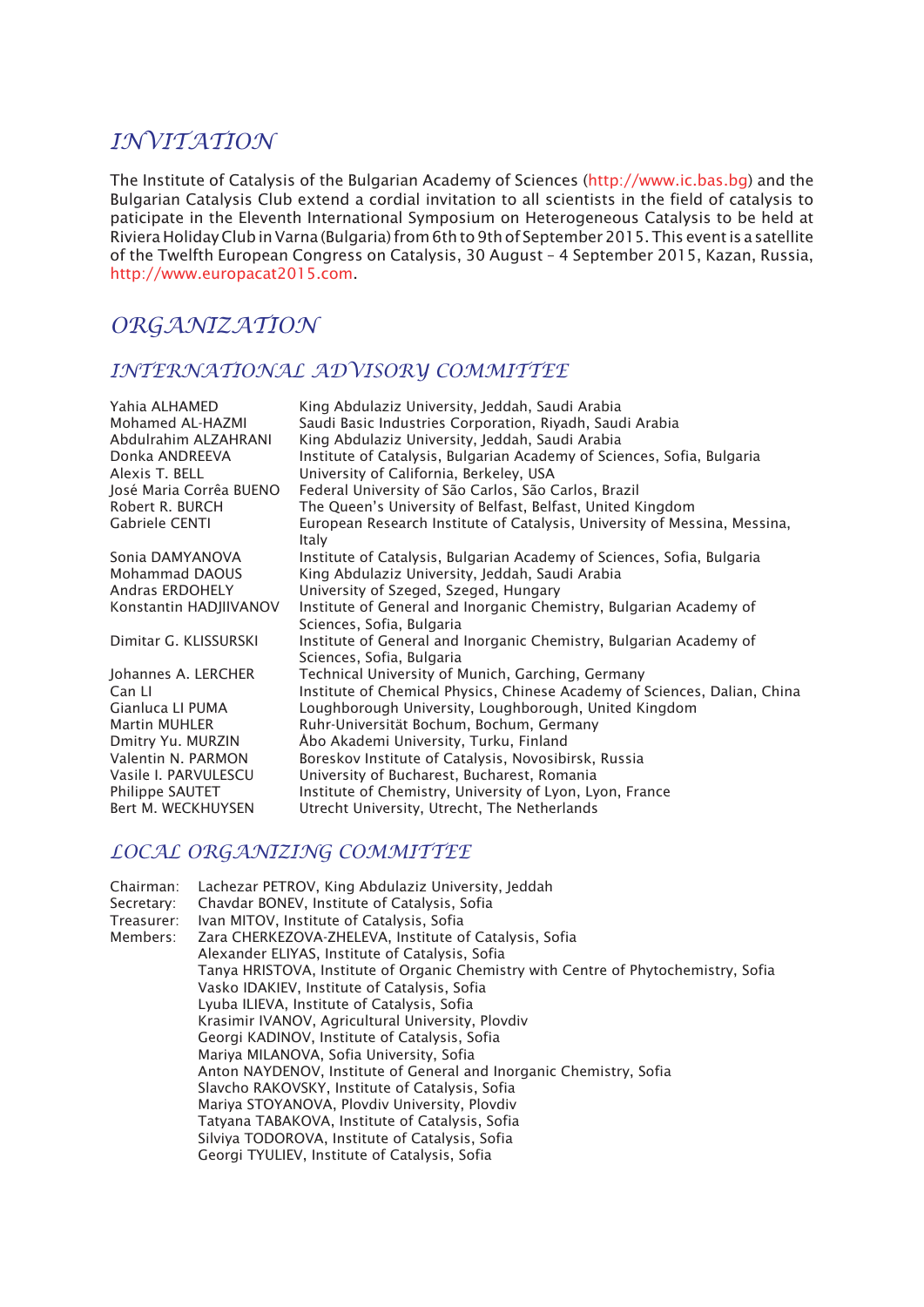# *GENERAL SCOPE*

The main goal of the symposium is to provide an opportunity for scientists to meet and discuss recent developments in catalysis, especially all fields of heterogeneous catalysis related to innovative and current topics, with emphasis on the latest developments and relation to everyday life. Multidisciplinary topics with related fields, such as theoretical chemistry, chemical engineering, and physics, will be strongly encouraged. High-level scientific contributions including basic research and industrial requirements will be particularly appreciated. The forthcoming conference will concentrate chiefly on problems of environmental protection (air and wastewaters), petrochemistry  $(C_1-C_3$  paraffin activation, clean hydrogen production,  $CO_2$ utilization), Fischer-Tropsch synthesis, and photocatalysis.

## *SCIENTIFIC PROGRAMME*

The programme of the symposium will consist of invited lectures (45 min, discussion included), oral presentations (15 min, discussion included) and poster sessions. All the presentations should be related to recent and innovative studies. Posters will be mounted within one conference day for a 2-h poster session. Portrait-oriented poster boards of 200(h)x100(w)-cm size will be available.

#### *Preliminary time schedule*

| Sunday,  | 6 September            |                                                | Registration                       |
|----------|------------------------|------------------------------------------------|------------------------------------|
| Monday,  | 7 September            | Opening ceremony, invited lectures<br>Morning: |                                    |
|          |                        | Afternoon:                                     | Oral presentations, poster session |
|          |                        | Evening:                                       | Welcome reception                  |
| Tuesday, | 8 September            | Morning:                                       | Invited lectures                   |
|          |                        | Afternoon:                                     | Oral presentations, poster session |
|          | Wednesday, 9 September | Morning:                                       | Invited lectures, closing ceremony |

## *CONTRIBUTIONS*

Selection of the presentations will be based on two-page abstracts. New methods, processes and applications will be encouraged. Contributions should comply with the scope of the conference. Submissions should be made online using the registration form available on conference website: http://11symp.ic.bas.bg. The reviewing process will be carried out online. After evaluation, the programme will be made available on the website. Electronic copies of the contributions will be disseminated at the conference site. By request of the authors, selected full-text papers of conference contributions will be published in a special issue of the journal Bulgarian Chemical Communications (http://bcc.bas.bg).

#### *Instructions for preparation of abstracts*

Two-page abstracts of A4 format with single spacing will be accepted. Contributors should use a Times New Roman font and margins of 2.5 cm from left, right, and bottom and 4 cm from top. Title should be a 14-pt bold font. Author(s) names should be typed by a 12-pt regular font. The name of the presenting author should be marked by asterisk (\*). Affiliation(s) should be 10 pt italics. One empty line (14 pt) should be left after title, one line (12 pt) after author(s) names, and one line (10 pt) after affiliation(s). A fax number and an e-mail address of presenting author should be added on a separate line (10 pt, italics). Authors should also use a 12-pt regular font for body text. Tables, figures, and references may be used for the manuscripts. For this purpose, a 10-pt regular font should be used. Files should be saved as docx or doc format.